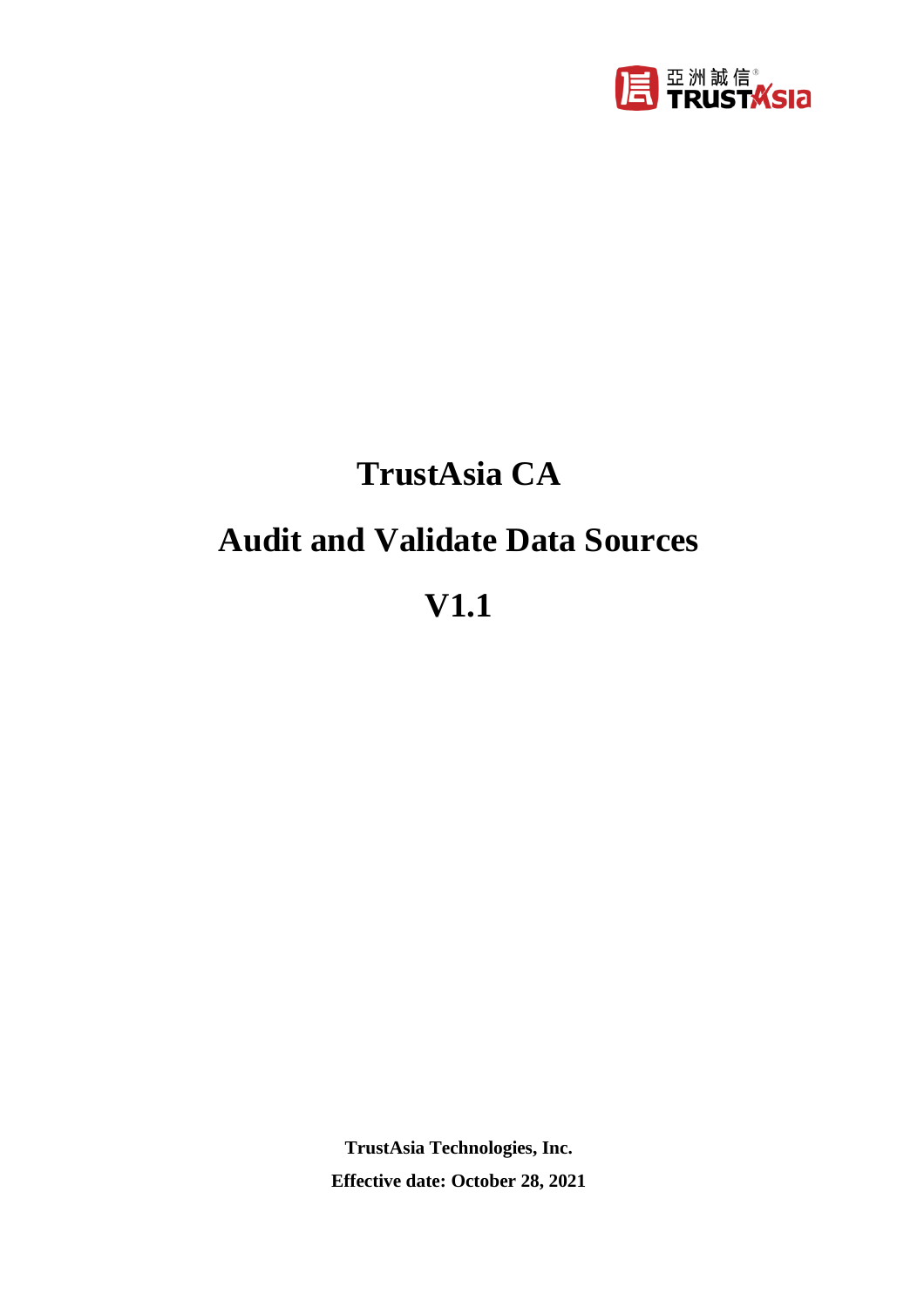

#### **Catalog**

| L   |                                                                                                                      |
|-----|----------------------------------------------------------------------------------------------------------------------|
| 1.  |                                                                                                                      |
| 2.  | NAME OF ORGANIZATION OUTSIDE MAINLAND CHINA (O) DATA SOURCE $\ldots \ldots \ldots \ldots \ldots \ldots \ldots$       |
| 3.  | SOURCE OF DATA ON TRANSLATION OF ORGANIZATION NAMES IN MAINLAND CHINA $\,\ldots\,\ldots\,\ldots\,\ldots\,\ldots\,$ 3 |
| П.  |                                                                                                                      |
| 1.  |                                                                                                                      |
| 2.  |                                                                                                                      |
| Ш.  | EV CERTIFICATE REGISTRATION INFORMATION VERIFICATION DATA SOURCE 5                                                   |
| 1.  |                                                                                                                      |
| 2.  |                                                                                                                      |
| 3.  |                                                                                                                      |
| 4.  | STATE/PROVINCE OF BUSINESS INCORPORATION (JURISDICTIONSTATEORPROVINCENAME)  5                                        |
| 5.  | THE COUNTRY OR REGION WHERE THE ENTERPRISE IS INCORPORATED (JURISDICTIONCOUNTRYNAME) . 6                             |
| IV. | APPENDIX: INCORPORATING AGENCY AND REGISTRATION AGENCY LIST V1.0 7                                                   |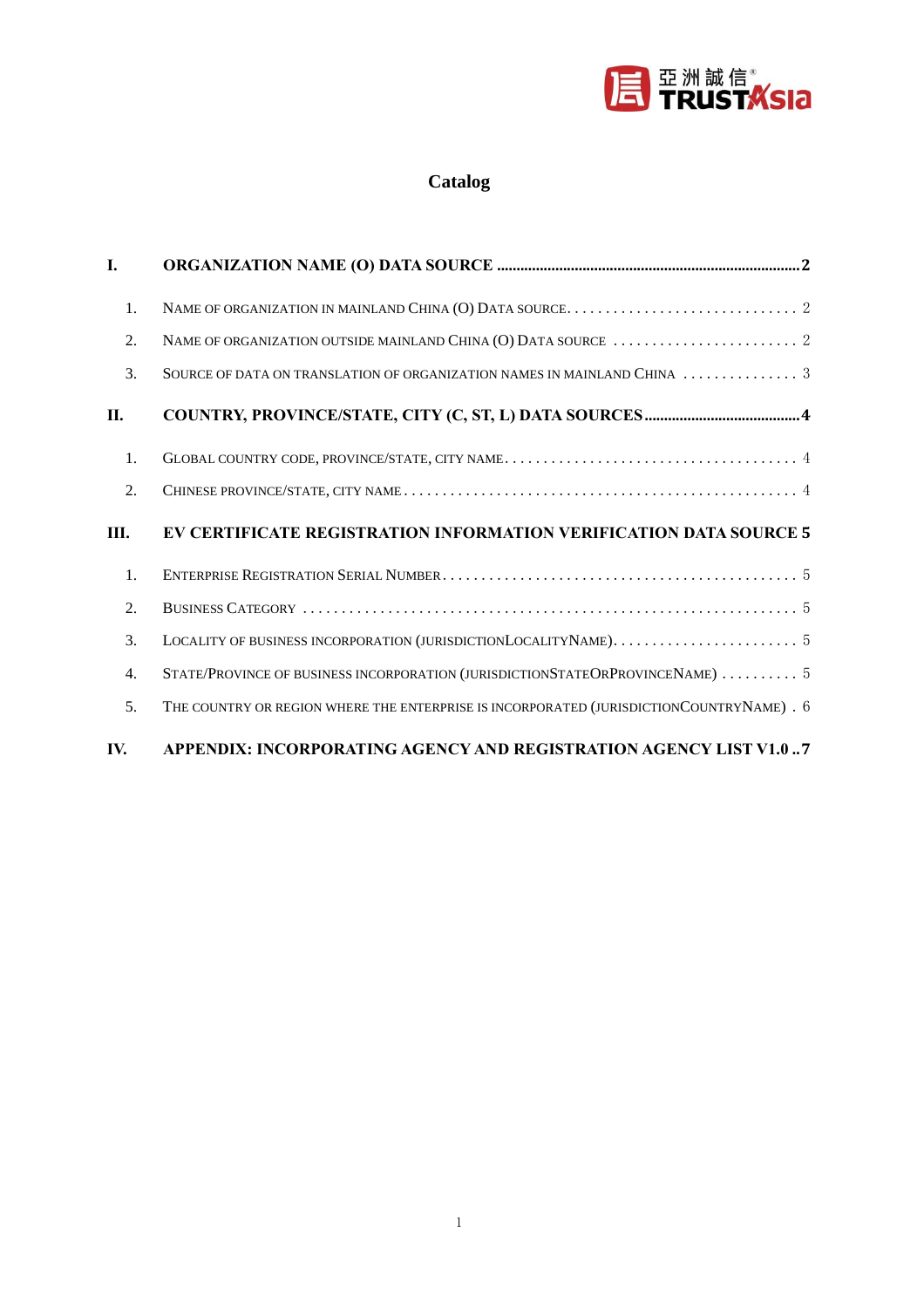

#### **Revision records**

| <b>Version</b><br>number | <b>Preparation/Revision Notes</b>                                                                                               | Reviewer/<br>Approver                     | <b>Effective</b><br>Date |
|--------------------------|---------------------------------------------------------------------------------------------------------------------------------|-------------------------------------------|--------------------------|
| 1.0                      | Prepared in accordance with the<br>requirements of CAB Forum Ballot 30.                                                         | Security<br>Policy<br>Counci <sub>1</sub> | 2020.10.1                |
| 1.1                      | Updated some hyperlinks to make them<br>available;<br>Added Appendix: Incorporating Agency and<br>Registration Agency List V1.0 | Security<br>Policy<br>Council             | 2021.10.28               |

**This document lists the sources of audit verification data currently used by TrustAsia. When information used in this document is added, changed or deleted, TrustAsia will revise and update the document and use it after public disclosure of the document has been completed.**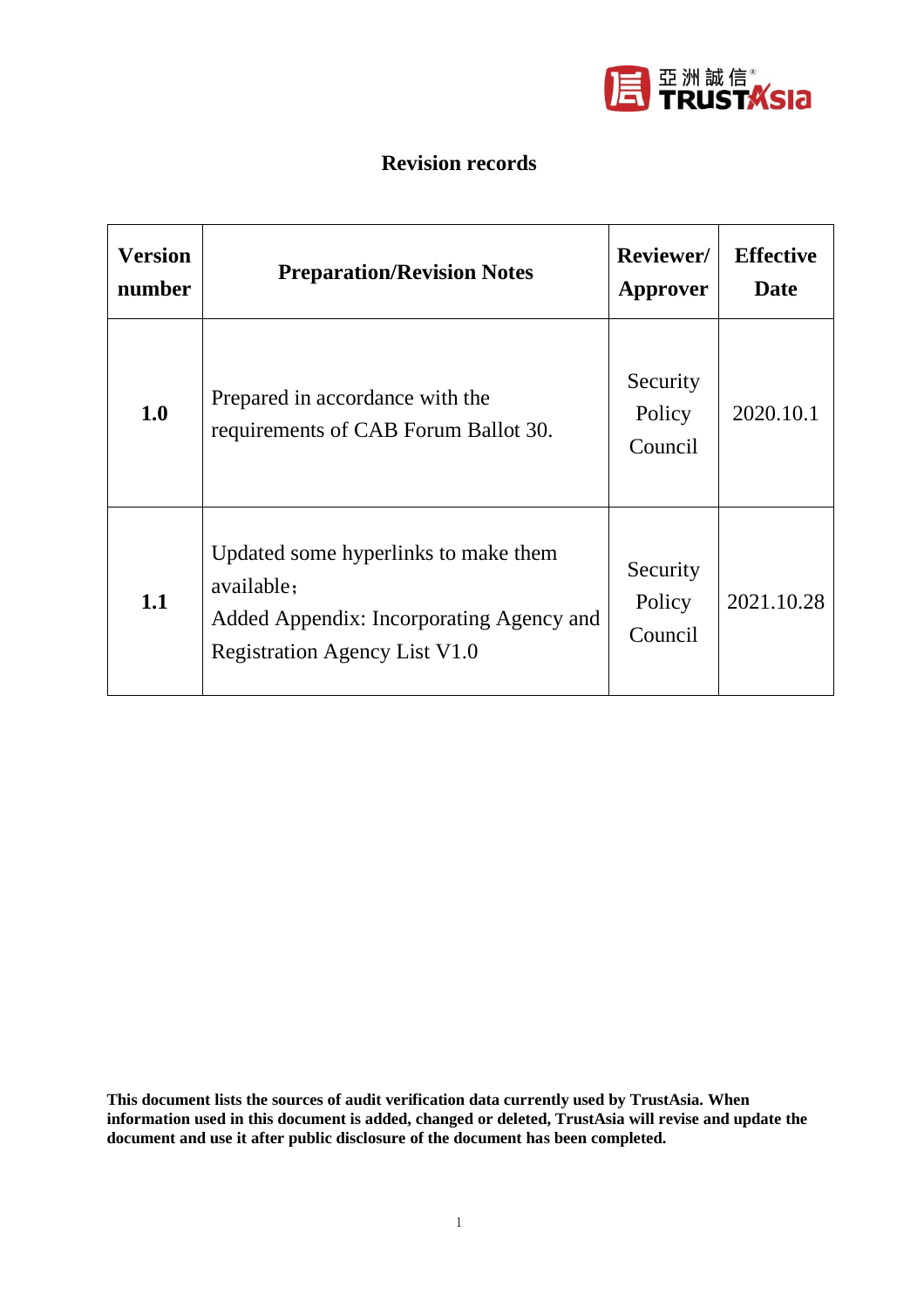

#### **I. Organization Name (O) Data Source**

#### **1. Name of organization in mainland China (O) Data source**

- 1) National Enterprise Credit Information Publicity System Search URL:<http://www.gsxt.gov.cn/index.html>
- 2) China Organization Data Service Search URL:[https://www.cods.org.cn](https://www.cods.org.cn/)
- 3) Government-sponsored Institution Online Search URL: http://www.gjsy.gov.cn/
- 4) Central People's Government of the People's Republic of China Portal Search URL:<http://www.gov.cn/index.htm>

#### **2. Name of organization outside mainland China (O) Data source**

- 1) Hong Kong Special Administrative Region [HK] 【The Government of the Hong Kong Special Administrative Region Companies Registry】 Search URL:<https://www.cr.gov.hk/sc/home/index.htm>
- 2) Macau Special Administrative Region [MO] 【Legal Affairs Bureau - Commercial Registration Platform】 Search URL: [https://eservice.dsaj.gov.mo/dsajservice9/commercial](https://eservice.dsaj.gov.mo/dsajservice9/commercial-platform/index.xhtml)[platform/index.xhtml](https://eservice.dsaj.gov.mo/dsajservice9/commercial-platform/index.xhtml)
- 3) Taiwan [TW]

【Department of Commerce, Ministry of Economic Affairs - Business and Industrial Registration Public Information Inquiry Service】 Search URL:

[https://findbiz.nat.gov.tw/fts/query/QueryBar/queryInit.do?request\\_locale=en](https://findbiz.nat.gov.tw/fts/query/QueryBar/queryInit.do?request_locale=en)

4) Singapore [SG]

【Accounting and Corporate Regulatory Authority (ACRA)】 Search URL:<https://www.acra.gov.sg/>

5) Malaysia [MY]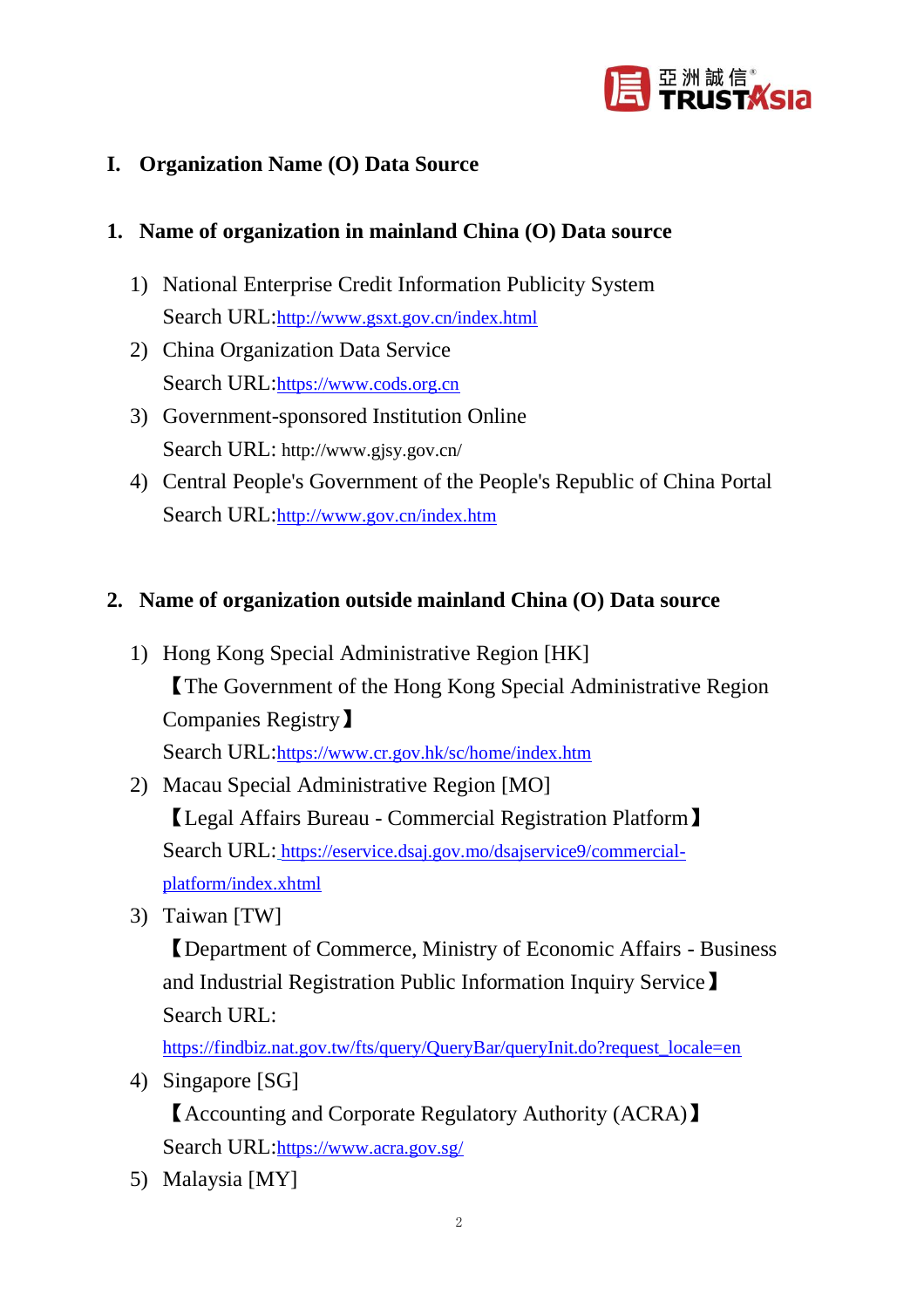

【Suruhanjaya Syarikat Malaysia】

Search URL: [https://www.ssm.com.my/Pages/Quick\\_Link/e-Search.aspx](https://www.ssm.com.my/Pages/Quick_Link/e-Search.aspx)

6) Other national or regional government company registration offices

### **3. Source of data on translation of organization names in mainland China**

- 1) Unified platform of business system of Ministry of Commerce Search URL: <http://iecms.mofcom.gov.cn/>
- 2) QiChaCha Search URL:<https://www.qcc.com/>
- 3) Dun & Bradstreet Search URL:<https://www.dnb.com/business-directory.html/>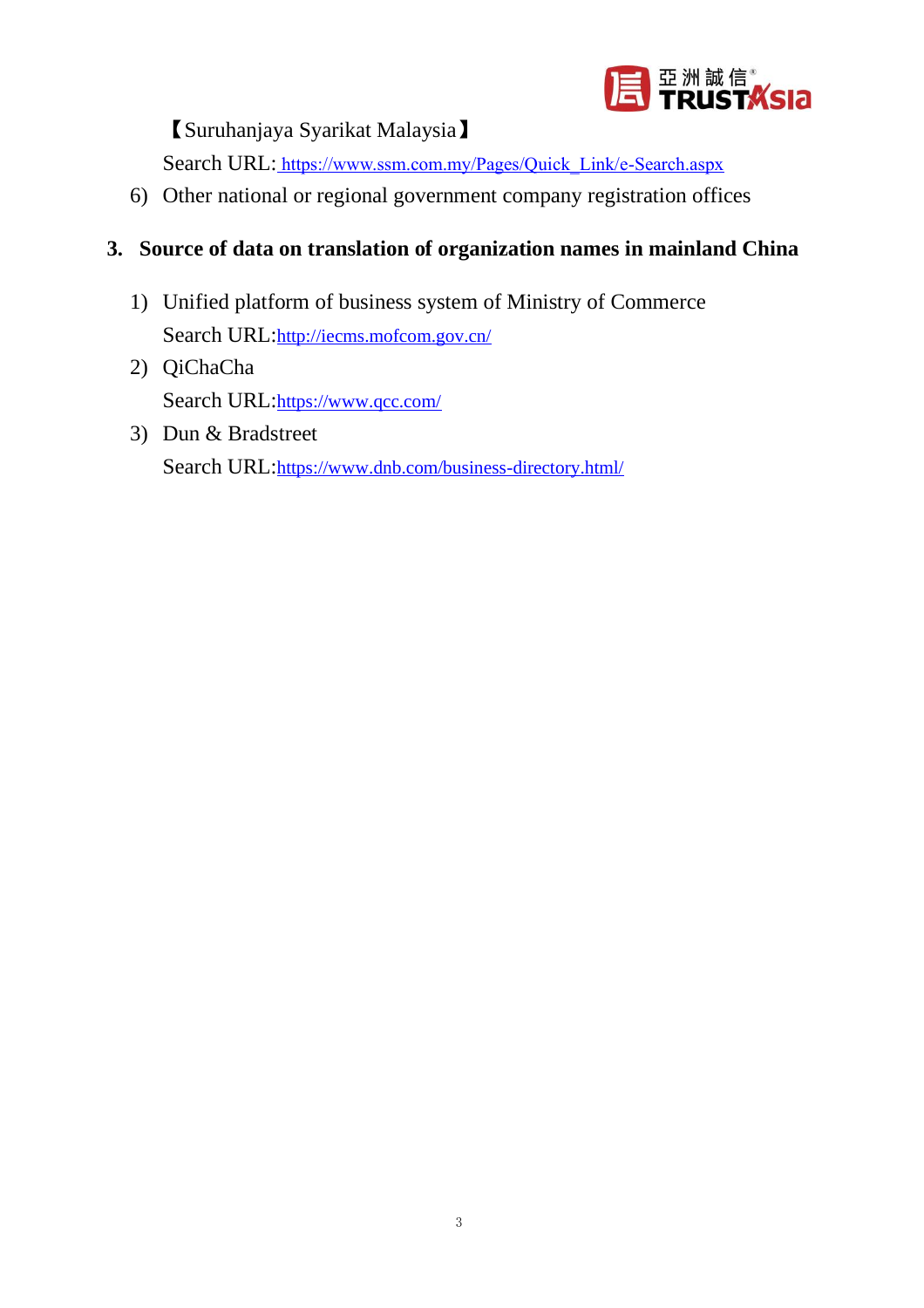

#### **II. Country, province/state, city (C, ST, L) data sources**

#### **1. Global country code, province/state, city name**

Data source: ISO 3166-1 - ISO standard country code; Wikipedia Search URL:

- $\Box$ <https://www.iso.org/obp/ui/#home>
- $\Box$ [https://en.wikipedia.org/wiki/ISO\\_3166-1](https://en.wikipedia.org/wiki/ISO_3166-1)

#### **2. Chinese province/state, city name**

Data source: The latest administrative division code issued by the Ministry of Civil Affairs of the People's Republic of China Search URL:

[http://www.mca.gov.cn//article/sj/xzqh/2020/2020/2020092500801.html](http://www.mca.gov.cn/article/sj/xzqh/2020/2020/2020092500801.html)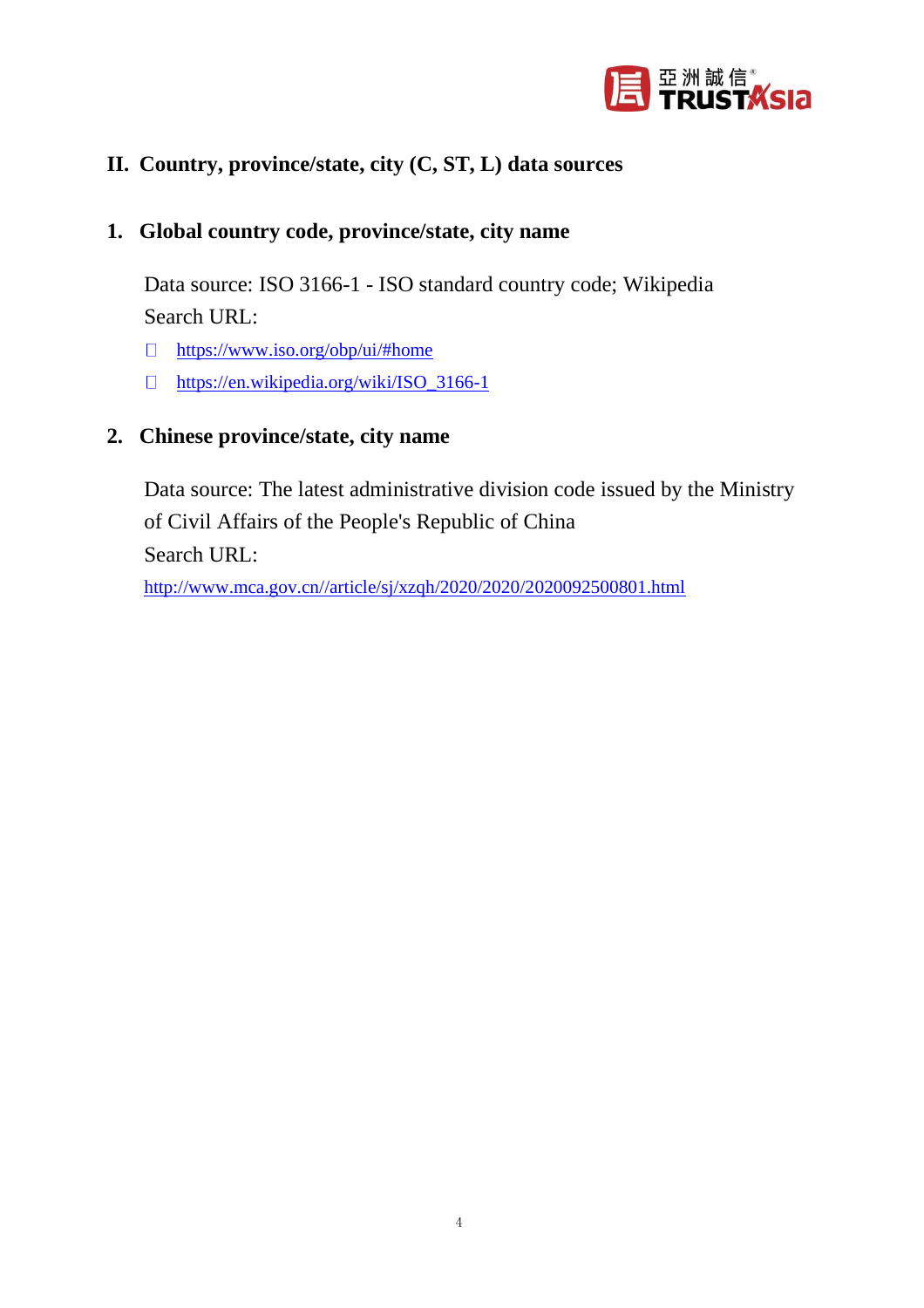

#### **III.EV certificate registration information verification data source**

#### **1. Enterprise Registration Serial Number**

TrustAsia only fills the Registration Number of the Jurisdiction of Incorporation or Registration in this field. If the jurisdiction of Incorporation or Registration does not provide a Registration Number, then the date of Incorporation or Registration shall be entered into this field. For the details about the specific name format, refer to *Appendix: Incorporating Agency and Registration Agency List V1.0*.

#### **2. Business Category**

The data source of business registration information is the same as the data source of organization name (O), which is used to determine the business category by obtaining business registration information.

#### **3. Locality of business incorporation (jurisdictionLocalityName)**

This field is the city where the organization is registered (for the municipality directly under the central government of China, this field is the city or county), and the data of the city where the organization is registered comes from the results of the enterprise registration information query, and the specific name format refers to *Appendix: Incorporating Agency and Registration Agency List V1.0*.

### **4. State/Province of business incorporation (jurisdictionStateOrProvinceName)**

This field is the state/province where the organization is registered (for China's autonomous regions, this field is the province or autonomous region), and the data of the province/state where the organization is registered comes from the enterprise registration information query results,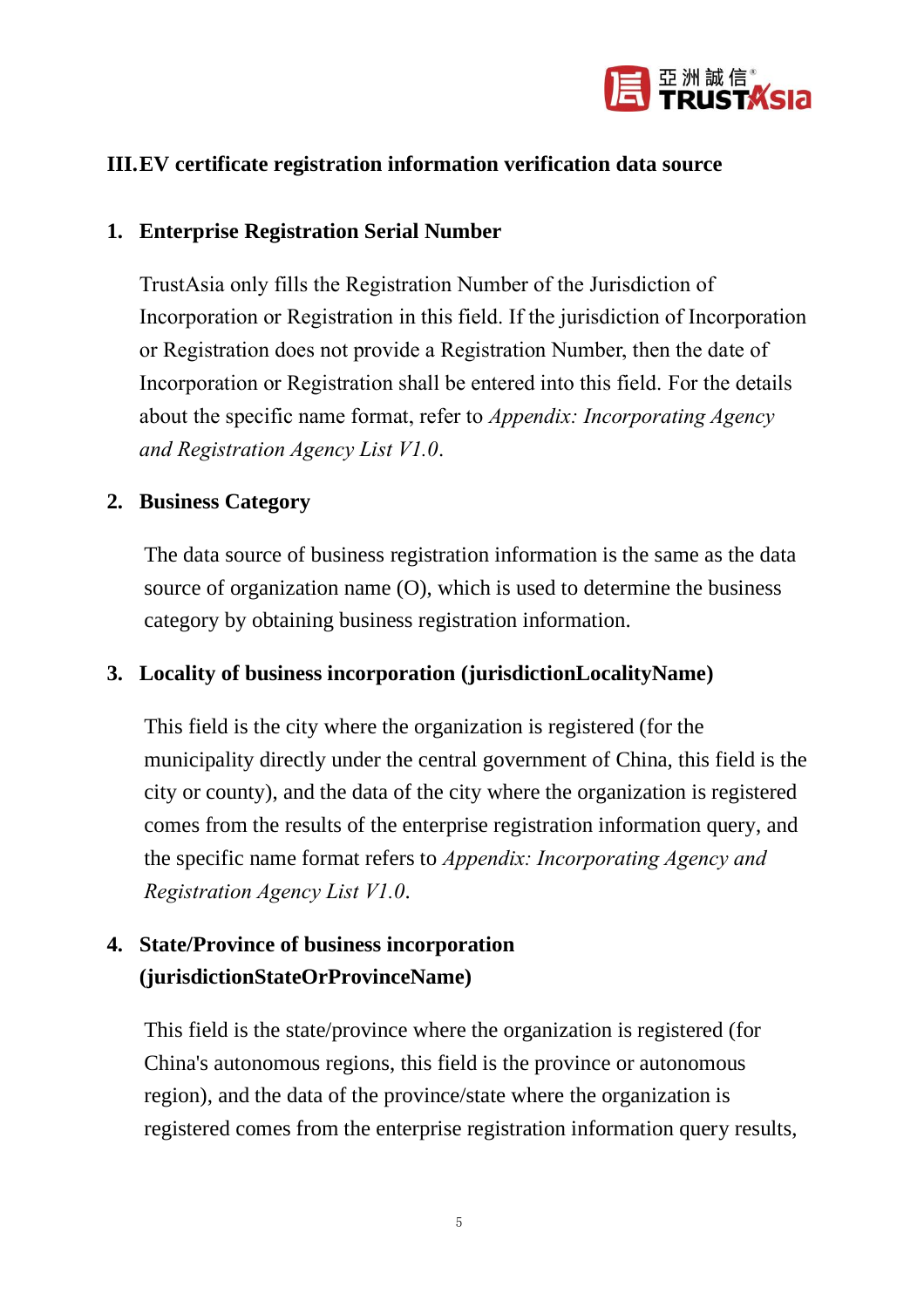

and the specific name format refers to *Appendix: Incorporating Agency and Registration Agency List V1.0*.

## **5. The country or region where the enterprise is incorporated (jurisdictionCountryName)**

This field is the country/region where the organization is registered, and the data of the country where the organization is registered comes from the result of enterprise registration information query, and the specific name format refers to *Appendix: Incorporating Agency and Registration Agency List V1.0*.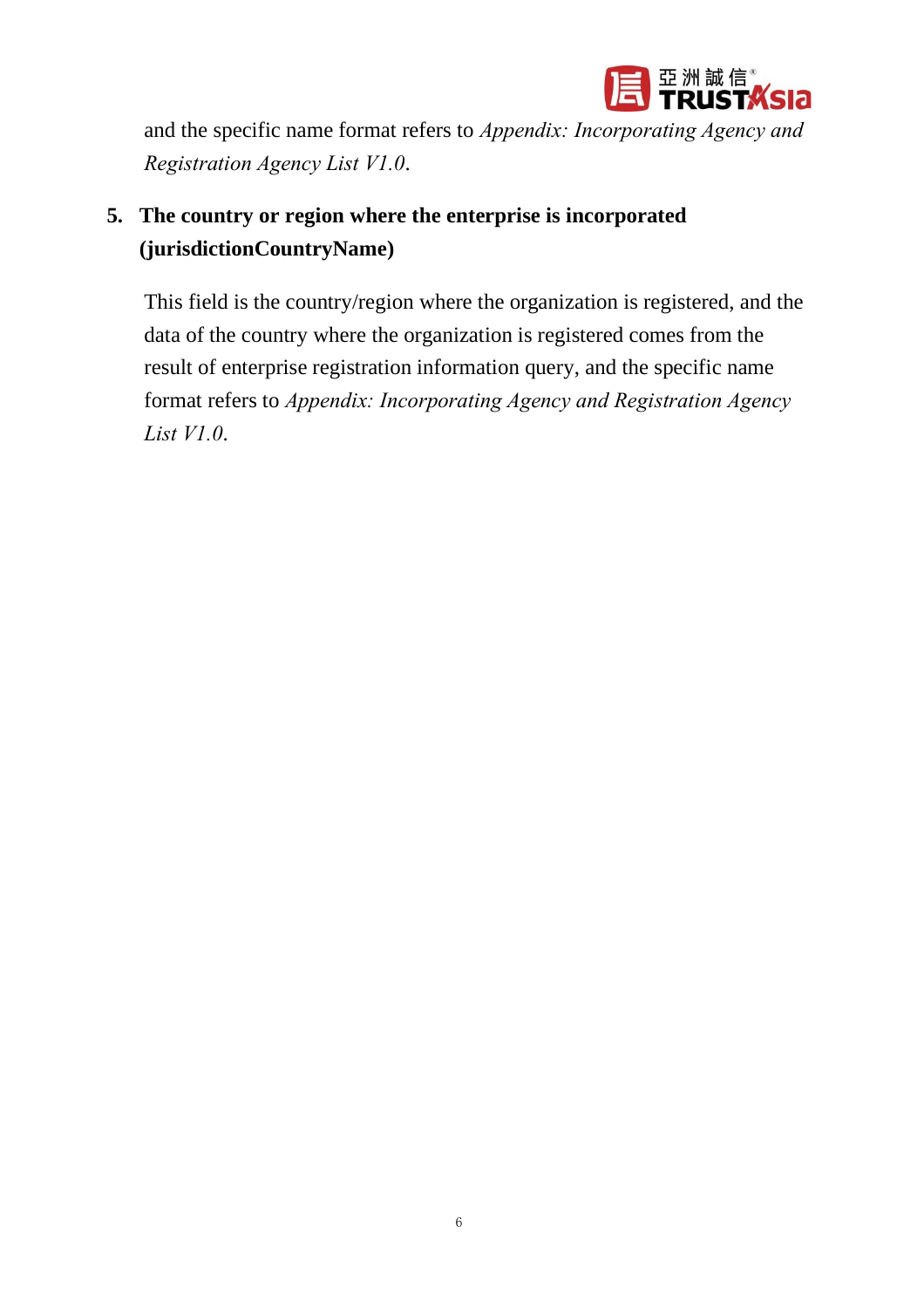

### **IV.Appendix: Incorporating Agency and Registration Agency List V1.0**

| puntry/Location Code Country/Location Namen | aurce Name                                               | Website                                     | ype | subject: serialNumber<br>ID: 2.5.4.5                                                      | subject: jurisdictionCountryName<br>ID: 1, 3, 6, 1, 4, 1, 311, 60, 2, 1, 3 | subject: jurisdictionStateOrProvinceName<br>ID: 1, 3, 6, 1, 4, 1, 311, 60, 2, 1, 2                                                                                                                                                                                                                                                                                                                                                                    | subject:jurisdictionLocalityName<br>ID: 1, 3, 6, 1, 4, 1, 311, 60, 2, 1, 1                                                                                                                                                                                                                                                                                                                                                                                                                          |
|---------------------------------------------|----------------------------------------------------------|---------------------------------------------|-----|-------------------------------------------------------------------------------------------|----------------------------------------------------------------------------|-------------------------------------------------------------------------------------------------------------------------------------------------------------------------------------------------------------------------------------------------------------------------------------------------------------------------------------------------------------------------------------------------------------------------------------------------------|-----------------------------------------------------------------------------------------------------------------------------------------------------------------------------------------------------------------------------------------------------------------------------------------------------------------------------------------------------------------------------------------------------------------------------------------------------------------------------------------------------|
| hina                                        | ational Enterprise Credit Information Publicity<br>ystem | Online<br>http://www.gsxt.gov.cn/index.html |     | Unified Social Credit Code (Format:18<br>Arabic numerals or uppercase English<br>letters) |                                                                            | Beijing                                                                                                                                                                                                                                                                                                                                                                                                                                               | Dongcheng District, Xicheng District, Chaoyang<br>District, Fengtai District, Shijingshan District, Haidian<br>District, Mentougou District, Fangshan District, Tongzhou<br>District, Shunyi District, Changping District, Daxing<br>District, Huairou District, Pinggu District, Miyun<br>District, Yanqing District                                                                                                                                                                               |
|                                             |                                                          |                                             |     |                                                                                           |                                                                            | Tianjin                                                                                                                                                                                                                                                                                                                                                                                                                                               | Heping District, Hedong District, Hexi District, Nankai<br>District, Hebei District, Hongqiao District, Dongli<br>District, Xiqing District, Jinnan District, Beichen<br>District, Wuqing District, Baodi District, Binhai New<br>District, Ninghe District, Jinghai District, Jizhou District                                                                                                                                                                                                      |
|                                             |                                                          |                                             |     |                                                                                           |                                                                            | Hebei Province                                                                                                                                                                                                                                                                                                                                                                                                                                        | Shijiazhuang City, Tangshan City, Qinhuangdao City, Handan<br>City, Xingtai City, Baoding City, Zhangjiakou City, Chengde<br>City, Cangzhou City, Langfang City, Hengshui City, Xinji<br>City, Wu'an City, Jinzhou City, Xinle City, Zunhua City , Qian'an<br>City, Luanzhou City, Nangong City, Shahe City, Zhuozhou<br>City, Dingzhou City, Anguo City, Gaobeidian City, Pingquan<br>City, Botou City, Renqiu City, Huanghua City, Hejian City, Bazhou<br>City City, Sanhe City, Shenzhou City    |
|                                             |                                                          |                                             |     |                                                                                           |                                                                            | Shanxi Province                                                                                                                                                                                                                                                                                                                                                                                                                                       | Taiyuan City, Gujiao City, Datong City, Yangquan City, Changzhi<br>City, Jincheng City, Gaoping City, Shuozhou City, Huairen<br>City, Jinzhong City, Jiexiu City, Yuncheng City, Yongji<br>City, Hejin City, Xinzhou City, Yuanping City, Linfen City, Houma<br>City, Huozhou City, Luliang City, Xiaoyi City, Fenyang City                                                                                                                                                                         |
|                                             |                                                          |                                             |     |                                                                                           |                                                                            | Inner Mongolia Autonomous Region                                                                                                                                                                                                                                                                                                                                                                                                                      | Huhhot City, Baotou City, Wuhai City, Chifeng City, Tongliao<br>City, Holingola City, Ordos City, Hulunbuir City, Manzhouli<br>City, Yakeshi City, Zhalantun City, Ergun City, Genhe City<br>, Bayan Nur City, Ulanqab City, Fengzhen City, Ulanhot<br>City, Arxan City, Erenhot City, Xilinhot City, Xing'an<br>League, Xilingol League, Alxa League                                                                                                                                               |
|                                             |                                                          |                                             |     |                                                                                           |                                                                            | Liaoning Province                                                                                                                                                                                                                                                                                                                                                                                                                                     | Shenyang City, Xinmin City, Dalian City, Wafangdian<br>City,Zhuanghe City,Anshan City,Haicheng City,Fushun<br>City, Benxi City, Dandong City, Donggang City, Fengcheng<br>City, Jinzhou City, Linghai City, Beizhen City, Yingkou<br>City,Gaizhou City,Dashiqiao City,Fuxin City,Liaoyang<br>City, Dengta City, Panjin City, Tieling City, Diaobingshan<br>City, Kaiyuan City, Chaoyang City, Beipiao City, Lingyuan<br>City, Huludao City, Xingcheng city                                          |
|                                             |                                                          |                                             |     |                                                                                           | Jilin Province                                                             | Changchun City, Yushu City, Dehui City, Gongzhuling City, Jilin<br>City, Jiaohe City, Huadian City, Shulan City, Panshi City, Siping<br>City, Shuangliao City, Liaoyuan City, Tonghua City, Meihekou<br>City, Ji'an City, Baishan City, Linjiang City, Songyuan<br>City, Fuyu City, Baicheng City, Taonan City, Da'an City, Yanbian<br>Korean Autonomous Prefecture, Yanji City, Tumen City, Dunhua<br>City, Hunchun City, Longjing City, Helong City |                                                                                                                                                                                                                                                                                                                                                                                                                                                                                                     |
|                                             |                                                          |                                             |     |                                                                                           |                                                                            | Heilongjiang Province                                                                                                                                                                                                                                                                                                                                                                                                                                 | Harbin City, Shangzhi City, Wuchang City, Qiqihar City, Nehe<br>City, Jixi City, Hulin City, Mishan City, Hegang<br>City, Shuangyashan City, Daqing City, Yichun City, Tieli<br>City, Jiamusi City, Tongjiang City , Fujin City, Fuyuan<br>City, Qitaihe City, Mudanjiang City, Suifenhe City, Hailin<br>City, Ning'an City, Muling City, Dongning City, Heihe<br>City, Bei'an City, Wudalianchi City, Nenjiang City, Suihua City<br>City, Anda City, Zhaodong City, Hailun City, Daxinganling Area |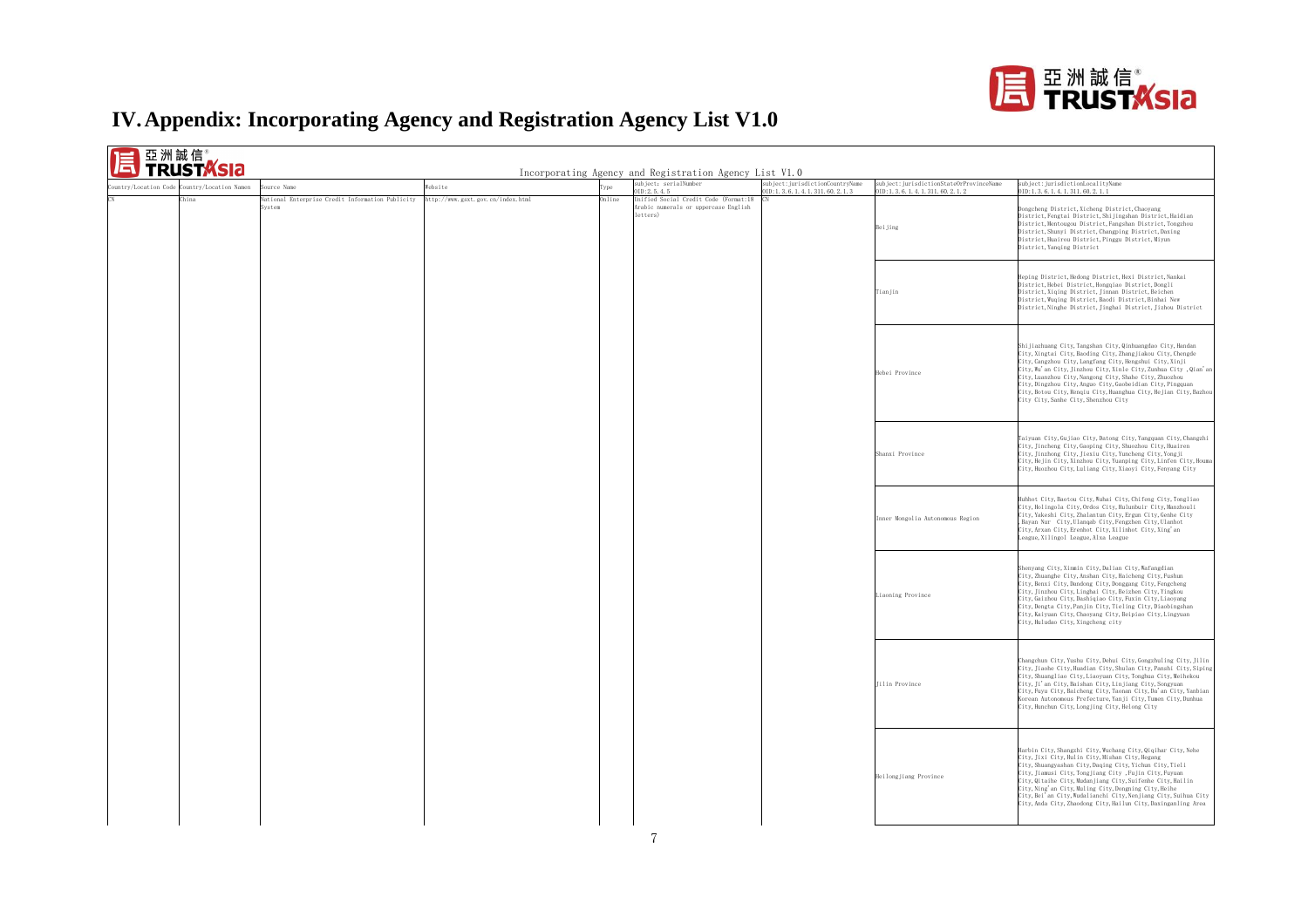

| Shanghai                | Huangpu District, Xuhui District, Changning District, Jing'an<br>District, Putuo District, Hongkou District, Yangpu<br>District, Minhang District, Baoshan District, Jiading<br>District, Pudong New District, Jinshan District, Songjiang<br>District, Qingpu District, Fengxian District, Chongming<br>District                                                                                                                                                                                                                                                                                   |
|-------------------------|-----------------------------------------------------------------------------------------------------------------------------------------------------------------------------------------------------------------------------------------------------------------------------------------------------------------------------------------------------------------------------------------------------------------------------------------------------------------------------------------------------------------------------------------------------------------------------------------------------|
| <b>Tiangsu Province</b> | Nanjing City, Wuxi City, Jiangyin City, Yixing City, Xuzhou<br>City, Xinyi City, Pizhou City, Changzhou City, Liyang<br>City, Suzhou City, Changshu City, Zhangjiagang City, Kunshan<br>City, Taicang City, Nantong City, Qidong City, Rugao City, Haimen<br>City, Haian City, Lianyungang City, Huai'an City, Yancheng<br>City, Dongtai City, Yangzhou City, Yizheng City, Gaoyou<br>City, Zhenjiang City, Danyang City, Yangzhong City, Jurong<br>City, Taizhou City, Xinghua City, Jingjiang City, Taixing<br>City, Suqian City                                                                  |
| Zhejiang Province       | Hangzhou City, Jiande City, Ningbo City, Yuyao City, Cixi<br>City, Wenzhou City, Ruian City, Yueqing City, Longgang<br>City, Jiaxing City, Haining City, Pinghu City, Tongxiang<br>City, Huzhou City, Shaoxing City, Zhuji City, Shengzhou<br>City, Jinhua City, Lanxi City, Yiwu City, Dongyang City, Yongkang<br>City, Qzhou City, Jiangshan City, Zhoushan City, Taizhou<br>City, Wenling City, Linhai City, Yuhuan City, Lishui<br>City, Longquan City                                                                                                                                          |
| Anhui Province          | Hefei City, Chaohu City, Wuhu City, Wuwei City, Bengbu<br>City, Huainan City, Ma'anshan City, Huaibei City, Tongling<br>City, Anging City, Tongcheng City, Qianshan City, Huangshan<br>City, Chuzhou City, Tianchang City, Mingguang City, Fuyang<br>City, Jieshou City, Suzhou City, Lu'an City, Bozhou City, Chizhou<br>City, Xuancheng City, Ningguo City, Guangde City                                                                                                                                                                                                                          |
| Fujian Province         | Fuzhou City, Fuqing City, Xiamen City, Putian City, Sanming<br>City, Yong'an City, Quanzhou City, Shishi City, Jinjiang<br>City, Nan'an City, Zhangzhou City, Longhai City, Nanping<br>City, Shaowu City, Wuyishan City, Jianou City, Longyan<br>City, Zhangping City, Ningde City, Fu'an City, Fuding City                                                                                                                                                                                                                                                                                         |
| Tiangxi Province        | Nanchang City, Jingdezhen City, Leping City, Pingxiang<br>City, Jiujiang City, Ruichang City, Gongqingcheng City, Lushan<br>City, Xinyu City, Yingtan City, Guixi City, Ganzhou City, Ruijin<br>City, Longnan City, Ji'an City, Jinggangshan City, Yichun<br>City, Fengcheng City, Zhangshu City, Gaoan City, Fuzhou<br>City, Shangrao City, Dexing City                                                                                                                                                                                                                                            |
| Shandong Province       | Jinan City, Qingdao City, Jiaozhou City, Pingdu City, Laixi<br>City, Zibo City, Zaozhuang City, Tengzhou City, Dongying<br>City, Yantai City, Longkou City, Laiyang City, Laizhou<br>City, Penglai City, Zhaoyuan City, Qixia City<br>, Haiyang, Weifang, Qingzhou, Zhucheng, Shouguang, Anqiu, Gaomi, Cha<br>ngyi, Jining, Qufu, Zoucheng, Tai'an, Xintai, Feicheng, Weihai, Rong<br>cheng City, Rushan City, Rizhao City, Linyi City, Dezhou<br>City, Leling City, Yucheng City, Liaocheng City, Linqing<br>City, Binzhou City, Zouping City, Heze City                                           |
| Henan Province          | Zhengzhou City, Gongyi City, Xingyang City, Xinmi City, Xinzheng<br>City, Dengfeng City, Kaifeng City, Luoyang City, Yanshi<br>City, Pingdingshan City, Wugang City, Ruzhou City, Anyang<br>City, Linzhou City, Hebi City , Xinxiang City, Weihui<br>City, Huixian City, Changyuan City, Jiaozuo City, Qinyang<br>City, Mengzhou City, Puyang City, Xuchang City, Yuzhou<br>City, Changge City, Luohe City, Sanmenxia City, Yima City<br>, Lingbao City, Nanyang City, Dengzhou City, Shangqiu<br>City, Yongcheng City, Xinyang City, Zhoukou City, Xiangcheng<br>City, Zhumadian City, Jiyuan City |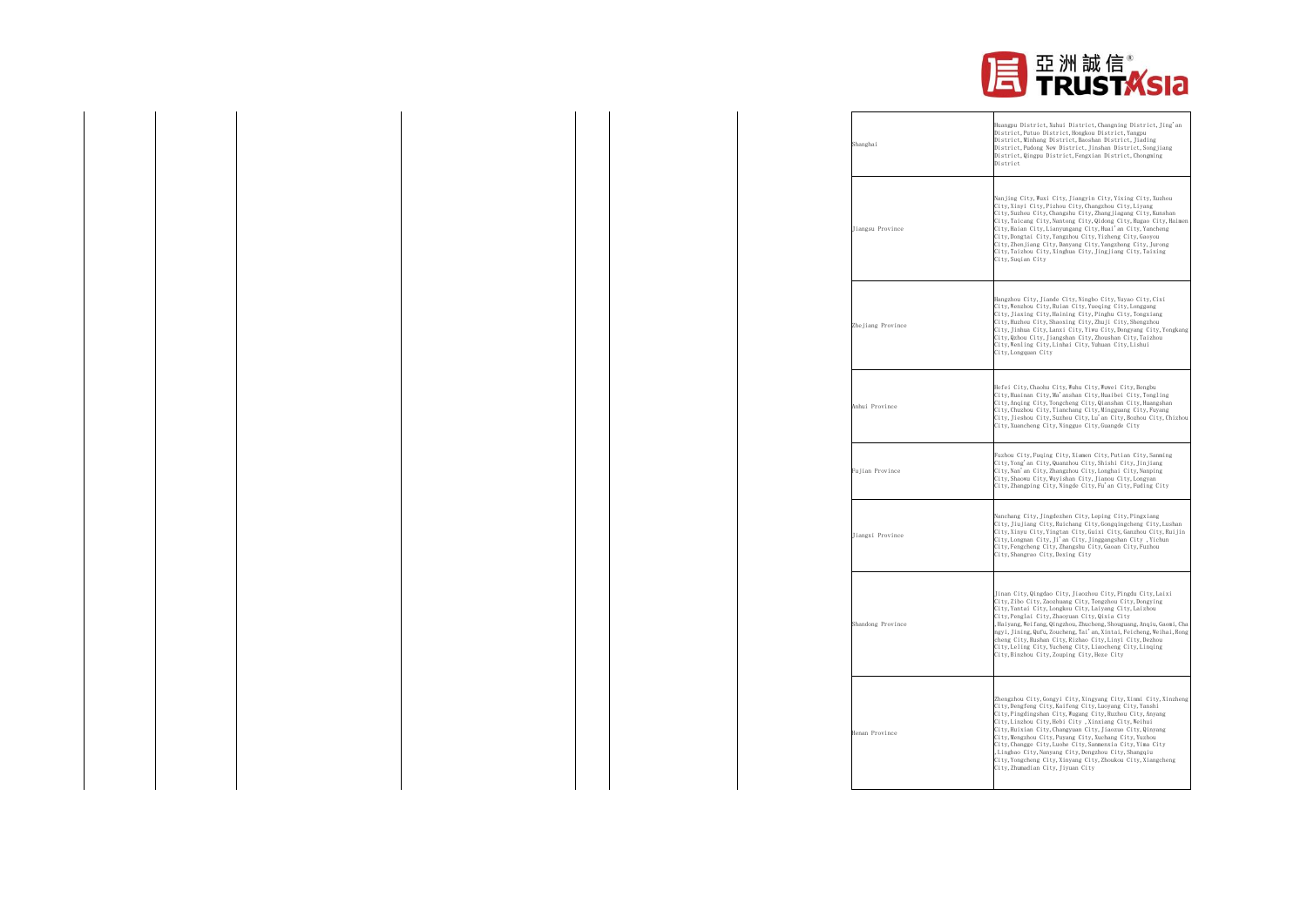

| Wuhan City, Huangsh City, Daye City, Shiyan City, Danjiangkou<br>City, Yichang City, Yidu City, Dangyang City, Zhijiang<br>City, Xiangyang City, Zaoyang City, Yicheng City, Ezhou<br>City, Jingmen City, Zhongxiang City, Jingshan City, Xiaogan<br>City, Yingcheng City, Anlu City, Hanchuan City, Jingzhou<br>City, Shishou City, Honghu City, Songzi City, Huanggang<br>City, Macheng City, Wuxue City, Xianning City, Guangshui<br>City, Enshi Tujia and Miao Autonomous Prefecture, Enshi<br>City, Lichuan City, Xiantao City, Qianjiang City, Tianmen<br>City, Shennongjia Forest District                                                                                                                                                                                                                    |
|----------------------------------------------------------------------------------------------------------------------------------------------------------------------------------------------------------------------------------------------------------------------------------------------------------------------------------------------------------------------------------------------------------------------------------------------------------------------------------------------------------------------------------------------------------------------------------------------------------------------------------------------------------------------------------------------------------------------------------------------------------------------------------------------------------------------|
| Changsha City, Liuyang City, Ningxiang City, Zhuzhou<br>City, Liling City, Xiangtan City, Xiangxiang City, Shaoshan<br>City, Hengyang City, Leiyang City, Changning City, Shaoyang<br>City, Wugang City, Shaodong City, Yueyang City, Miluo<br>City, Linxiang City, Changde City, Tianjin City, Zhangjiajie<br>City, Yiyang City, Yuanjiang City, Chenzhou City, Zixing<br>City, Yongzhou City, Huaihua City, Hongjiang City, Loudi<br>City, Lengshuijiang City, Lianyuan City, Xiangxi Tujia and Miao<br>Autonomous Prefecture, Jishou City                                                                                                                                                                                                                                                                         |
| Guangzhou City, Shaoguan City, Lechang City, Nanxiong<br>City, Shenzhen City, Zhuhai City, Shantou City, Foshan<br>City, Jiangmen City, Taishan City, Kaiping City, Heshan<br>City, Enping City, Zhanjiang City, Lianjiang City, Leizhou<br>City, Wuchuan City, Maoming City, Gaozhou City, Huazhou<br>City, Xinyi City, Zhaoqing City, Sihui City, Huizhou<br>City, Meizhou City, Xingning City, Shanwei City, Lufeng<br>City, Heyuan City, Yangjiang City, Yangchun City, Qingyuan<br>City, Yingde City, Lianzhou City, Dongguan City, Zhongshan<br>City, Chaozhou City, Jieyang City, Puning City, Yunfu<br>City, Luoding City                                                                                                                                                                                    |
| Nanning City, Liuzhou City, Guilin City, Wuzhou City, Cenxi<br>City, Beihai City, Fangchenggang City, Qinzhou City, Guigang<br>City, Guiping City, Yulin City, Beiliu City, Baise City, Jingxi<br>City, Pingguo City, Hezhou City, Hechi City, Laibin City, Heshan<br>City, Chongzuo City, Pingxiang City                                                                                                                                                                                                                                                                                                                                                                                                                                                                                                            |
| Haikou City, Sanya City, Sansha City, Danzhou City, Wuzhishan<br>City, Qionghai City, Wenchang City, Wanning City, Dongfang City                                                                                                                                                                                                                                                                                                                                                                                                                                                                                                                                                                                                                                                                                     |
| Wanzhou District, Fuling District, Yuzhong District, Dadukou<br>District, Jiangbei District, Shapingba District, Jiulongpo<br>District, Nan'an District, Beibei District, Qijiang<br>District, Dazu District, Yubei District, Banan<br>District, Qianjiang District, Changshou District, Jiangjin Area<br>Hechuan District, Yongchuan District, Nanchuan District, Bishan<br>District, Tongliang District, Tongnan District, Rongchang<br>District, Kaizhou District, Liangping District, Wulong<br>District, Chengkou County, Fengdu County, Dianjiang<br>County, Zhong County, Yun Yang County, Fengjie County, Wushan<br>County, Wuxi County, Shizhu Tujia Autonomous County, Xiushan<br>Tujia and Miao Autonomous County, Youyang Tujia and Miao<br>Autonomous County, Pengshui Miao and Tujia Autonomous County |
|                                                                                                                                                                                                                                                                                                                                                                                                                                                                                                                                                                                                                                                                                                                                                                                                                      |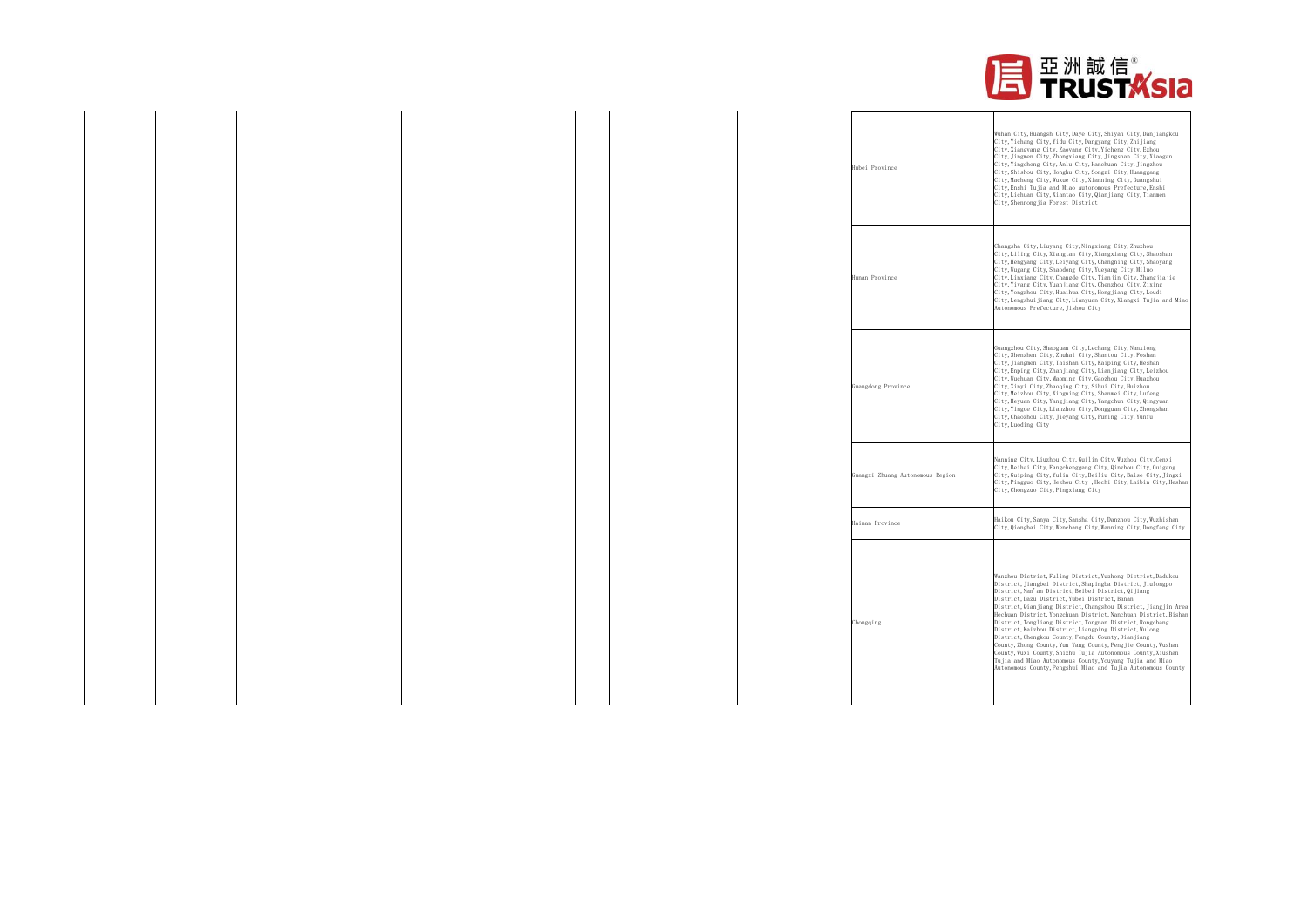

| Chengdu City, Dujiangyan City, Pengzhou City, Qionglai<br>City, Chongzhou City, Jianyang City, Zigong City, Panzhihua<br>City, Luzhou City, Deyang City, Guanghan City, Shifang<br>City, Mianzhu City, Mianyang City, Jiangyou City, Guangyuan<br>City, Suining City , Neijiang City, Longchang City, Leshan<br>Sichuan Province<br>City, Emeishan City, Nanchong City, Langzhong City, Meishan<br>City, Yibin City, Guang'an City, Huaying City, Dazhou<br>Tibetan Autonomous Prefecture, Kangding City, Liangshan Yi<br>Autonomous Prefecture, Xichang City<br>Guiyang City, Qingzhen City, Liupanshui City, Panzhou<br>City, Tongren City, Qianxinan Buyi and Miao Autonomous<br>Guizhou Province<br>Prefecture, Xingyi City, Xingren City, Qiandongnan Miao and<br>Autonomous Prefecture, Duyun City, Fuquan City<br>Kunming City, Anning City, Qujing City, Xuanwei City, Yuxi<br>City, Shuifu City, Lijiang City, Pu'er City, Lincang<br>Yunnan Province<br>City, Mile City, Wenshan Zhuang and Miao Autonomous<br>Prefecture, Wenshan City, Xishuangbanna Dai Autonomous<br>City, Dehong Dai and Jingpo Autonomous Prefecture, Ruili<br>City, Mangshi, Nujiang Lisu Autonomous Prefecture, Lushui<br>Tibet Autonomous Region<br>City, Nagqu City, Ngari Prefecture<br>City, Binzhou City, Weinan City, Hancheng City, Huayin<br>Shaanxi Province<br>City, Yan'an City, Zichang City, Hanzhong City, Yulin<br>City, Shenmu City, Ankang City, Shangluo City<br>Lanzhou City, Jiayuguan City, Jinchang City, Baiyin<br>City, Tianshui City, Wuwei City, Zhangye City, Pingliang<br>City, Huating City, Jiuquan City, Yumen City, Dunhuang<br>Gansu province<br>City, Qingyang City, Dingxi City, Longnan City, Linxia Hui<br>Prefecture, Hezuo City<br>Xining City, Haidong City, Haibei Tibetan Autonomous<br>City, Hainan Tibetan Autonomous Prefecture, Golog Tibetan<br>Qinghai Province<br>Autonomous Prefecture, Yushu Tibetan Autonomous<br>Prefecture, Golmud City, Delingha City, Mangya City |                                                                                                                                                                                                                                                                                                                                      |
|-------------------------------------------------------------------------------------------------------------------------------------------------------------------------------------------------------------------------------------------------------------------------------------------------------------------------------------------------------------------------------------------------------------------------------------------------------------------------------------------------------------------------------------------------------------------------------------------------------------------------------------------------------------------------------------------------------------------------------------------------------------------------------------------------------------------------------------------------------------------------------------------------------------------------------------------------------------------------------------------------------------------------------------------------------------------------------------------------------------------------------------------------------------------------------------------------------------------------------------------------------------------------------------------------------------------------------------------------------------------------------------------------------------------------------------------------------------------------------------------------------------------------------------------------------------------------------------------------------------------------------------------------------------------------------------------------------------------------------------------------------------------------------------------------------------------------------------------------------------------------------------------------------------------------------------------------------------------------------------------------------------|--------------------------------------------------------------------------------------------------------------------------------------------------------------------------------------------------------------------------------------------------------------------------------------------------------------------------------------|
|                                                                                                                                                                                                                                                                                                                                                                                                                                                                                                                                                                                                                                                                                                                                                                                                                                                                                                                                                                                                                                                                                                                                                                                                                                                                                                                                                                                                                                                                                                                                                                                                                                                                                                                                                                                                                                                                                                                                                                                                             | City, Wanyuan City, Ya'an City, Bazhong City, Ziyang City, Ngawa<br>Tibetan and Qiang Autonomous Prefecture, Malkang City, Ganzi                                                                                                                                                                                                     |
|                                                                                                                                                                                                                                                                                                                                                                                                                                                                                                                                                                                                                                                                                                                                                                                                                                                                                                                                                                                                                                                                                                                                                                                                                                                                                                                                                                                                                                                                                                                                                                                                                                                                                                                                                                                                                                                                                                                                                                                                             | City, Zunyi City, Chishui City, Renhuai City, Anshun City, Bijie<br>Dong Autonomous Prefecture, Kaili City, Qiannan Buyi and Miao                                                                                                                                                                                                    |
|                                                                                                                                                                                                                                                                                                                                                                                                                                                                                                                                                                                                                                                                                                                                                                                                                                                                                                                                                                                                                                                                                                                                                                                                                                                                                                                                                                                                                                                                                                                                                                                                                                                                                                                                                                                                                                                                                                                                                                                                             | City, Chengjiang City, Baoshan City, Tengchong City, Zhaotong<br>City, Chuxiong Yi Autonomous Prefecture, Chuxiong City, Honghe<br>Hani-Yi Autonomous Prefecture, Gejiu City, Kaiyuan City, Mengzi<br>Prefecture, Jinghong City, Dali Bai Autonomous Prefecture, Dali<br>City, Diqing Tibetan Autonomous Prefecture, Shangri-La City |
|                                                                                                                                                                                                                                                                                                                                                                                                                                                                                                                                                                                                                                                                                                                                                                                                                                                                                                                                                                                                                                                                                                                                                                                                                                                                                                                                                                                                                                                                                                                                                                                                                                                                                                                                                                                                                                                                                                                                                                                                             | Lhasa City, Shigatse City, Changdu City, Nyingchi City, Shannan                                                                                                                                                                                                                                                                      |
|                                                                                                                                                                                                                                                                                                                                                                                                                                                                                                                                                                                                                                                                                                                                                                                                                                                                                                                                                                                                                                                                                                                                                                                                                                                                                                                                                                                                                                                                                                                                                                                                                                                                                                                                                                                                                                                                                                                                                                                                             | Xi'an City, Tongchuan City, Baoji City, Xianyang City, Xingping                                                                                                                                                                                                                                                                      |
|                                                                                                                                                                                                                                                                                                                                                                                                                                                                                                                                                                                                                                                                                                                                                                                                                                                                                                                                                                                                                                                                                                                                                                                                                                                                                                                                                                                                                                                                                                                                                                                                                                                                                                                                                                                                                                                                                                                                                                                                             | Autonomous Prefecture, Linxia City, Gannan Tibetan Autonomous                                                                                                                                                                                                                                                                        |
|                                                                                                                                                                                                                                                                                                                                                                                                                                                                                                                                                                                                                                                                                                                                                                                                                                                                                                                                                                                                                                                                                                                                                                                                                                                                                                                                                                                                                                                                                                                                                                                                                                                                                                                                                                                                                                                                                                                                                                                                             | Prefecture, Huangnan Tibetan Autonomous Prefecture, Tongren<br>Prefecture, Yushu City, Haixi Mongolian and Tibetan Autonomous                                                                                                                                                                                                        |
| Ningxia Hui Autonomous Region<br>City, Qingtongxia City, Guyuan City, Zhongwei City                                                                                                                                                                                                                                                                                                                                                                                                                                                                                                                                                                                                                                                                                                                                                                                                                                                                                                                                                                                                                                                                                                                                                                                                                                                                                                                                                                                                                                                                                                                                                                                                                                                                                                                                                                                                                                                                                                                         | Yinchuan City, Lingwu City, Shizuishan City, Wuzhong                                                                                                                                                                                                                                                                                 |